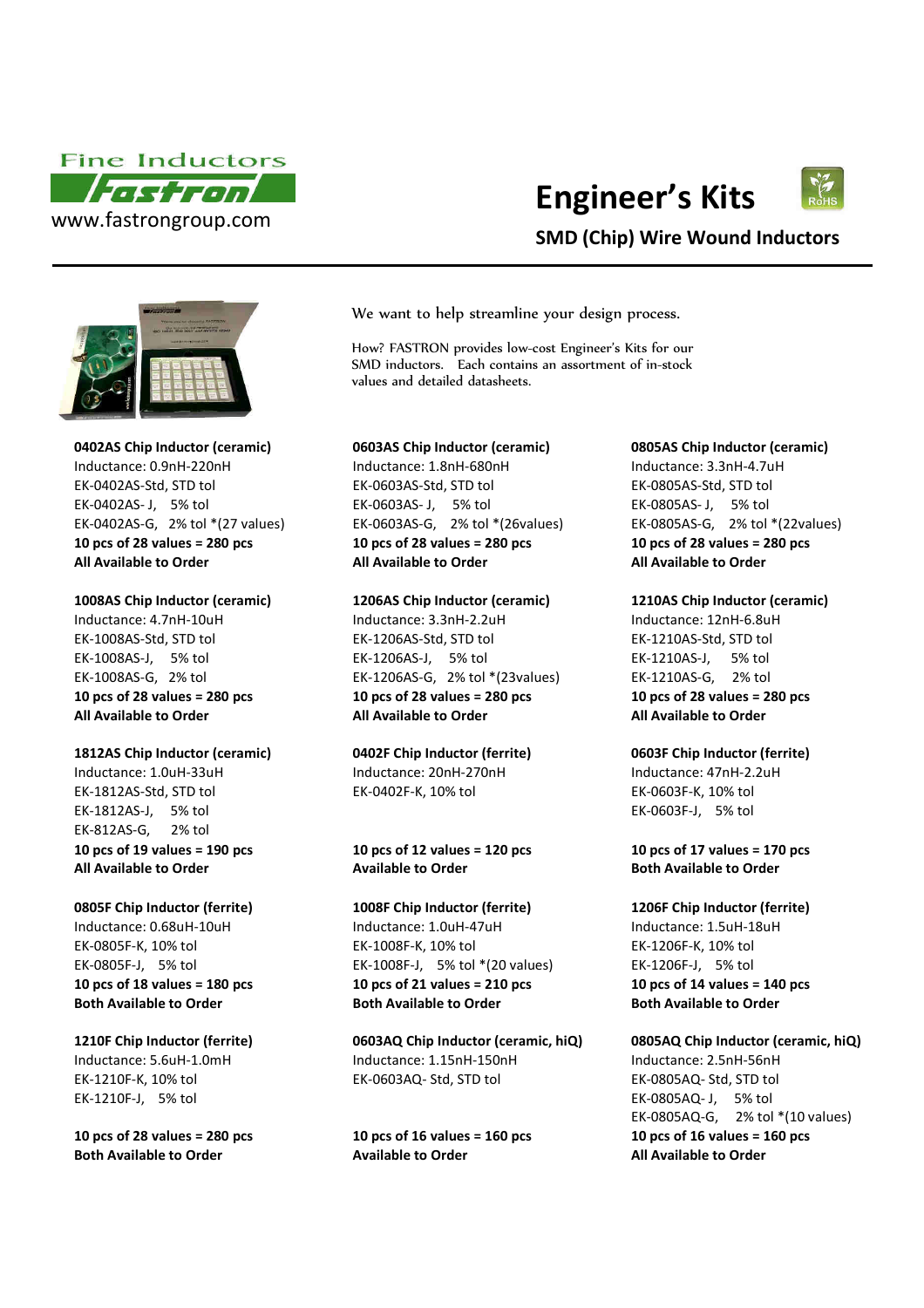



**1812AF Chip Inductor (ferrite)** Inductance: 12uH-2.2mH EK-1812AF-K, 10% tol Inductance: 1.0uH-100uH Inductance: 0.82uH-220uH EK-1812AF-J, 5% tol **10 pcs of 26 values = 260 pcs Both Available to Order Available to Order Available to Order**

**242408FPS Chip Inductor (ferrite-shielded)**  EK-242408FPS-Std, STD% tol **3 pcs of 13 values = 39 pcs Available to Order**

### **4408AF Transponder Coil (ferrite & ceramic)**  Inductance: 0.37mH-9.5mH Inductance: 4.7mH-13.5mH Inductance: 0.4mH-10mH EK-4408AF-K, 10% tol EK-4408AF-J, 5% tol **10 pcs of 19 values = 190 pcs**

**Both Available to Order** 

**Engineer's Kits**



We want to help streamline your design process.

How? FASTRON provides low-cost Engineer's Kits for our SMD inductors. Each contains an assortment of in-stock values and detailed datasheets.

**1212FPS Chip Inductor (ferrite-shielded)**  EK-1212FPS-N, 30% tol **3 pcs of 12 values = 36 pcs**

**242418FPS Chip Inductor (ferrite-shielded)**  Inductance: 0.5uH-47uH Inductance: 1.0uH-220uH Inductance: 0.40mH-7.36mH EK-242418FPS-Std, STD% tol **3 pcs of 21 values = 63 pcs Available to Order** 

> **4408AQ Transponder Coil (ferrite & ceramic)**  EK-4408AQ-J, 5% tol

**10 pcs of 13 values = 130 pcs Available to Order** 

**1616FPS Chip Inductor (ferrite-shielded)**  EK-1616FPS-Std, STD% tol **3 pcs of 18 values = 54 pcs**

**1812AFTC Transponder Coil (ferrite & ceramic)**  EK-1812AFTC-K, 10% tol **10 pcs of 10 values = 100 pcs Available to Order**

**4513FP Transponder Coil (plastic & ferrite)**  EK-4513FP-K, 10% tol

**10 pcs of 7 values = 70 pcs Available to Order**